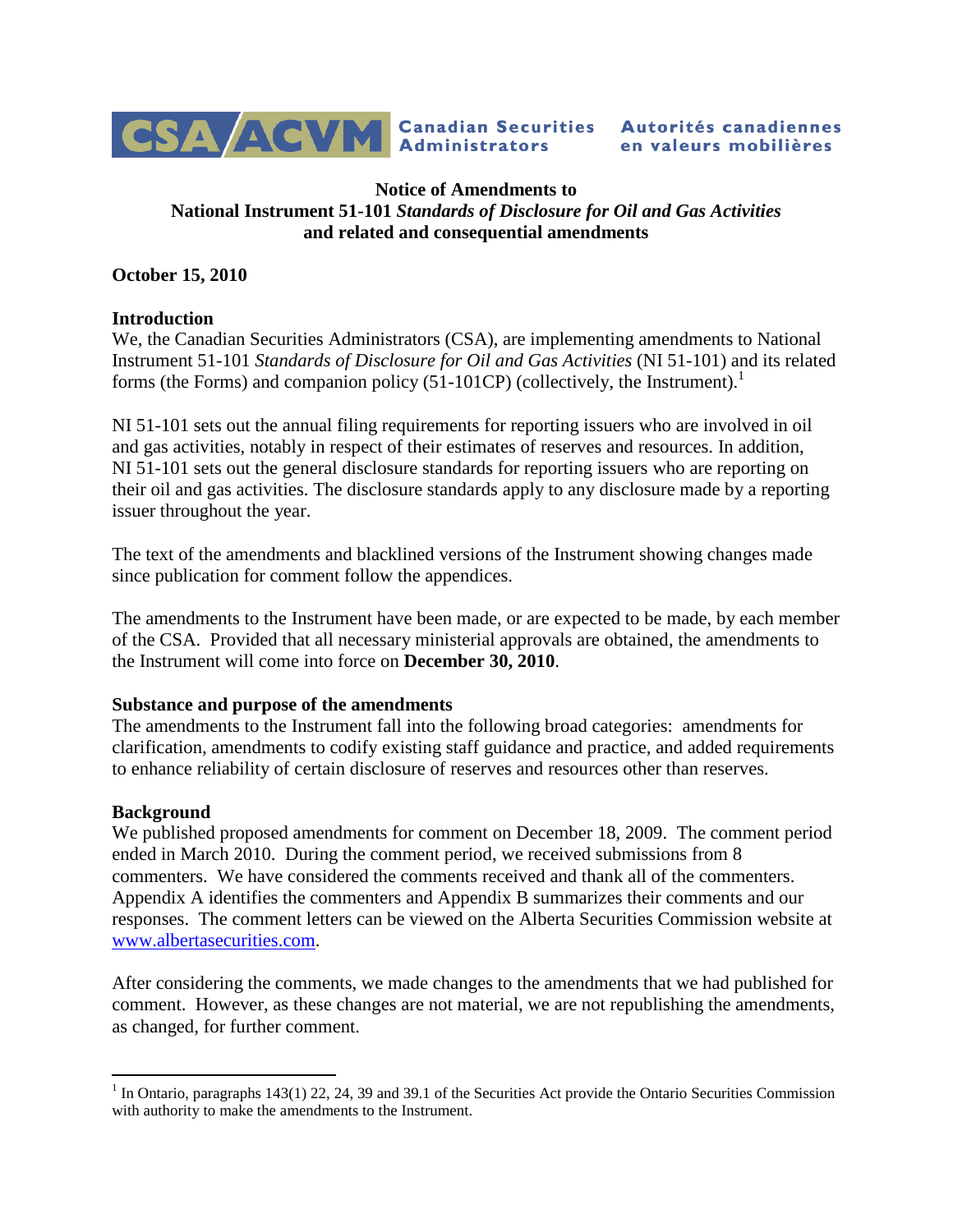See Appendix C for a summary of the changes made to the amendments as originally published.

### **Consequential and related amendments**

Item 5.5 of Form 41-101F1 *Information Required in a Prospectus* will be amended. CSA Staff Notice 51-324 and CSA Staff Notice 51-327 will be amended as of December 30, 2010 to reflect changes to the Instrument.

The text of the amendments follows or can be found elsewhere on a CSA member website.

## **Questions**

Please refer your questions to any of the following:

Blaine Young Associate Director, Corporate Finance Alberta Securities Commission 403-297-4220 blaine.young@asc.ca

Dr. David Elliott Chief Petroleum Advisor Alberta Securities Commission 403-297-4008 david.elliott@asc.ca

Tony Barry Chief Petroleum Officer and Manager Alberta Securities Commission 403-355-2801 [tony.barry@asc.ca](mailto:tony.barry@asc.ca)

Ashlyn D'Aoust Legal Counsel, Corporate Finance Alberta Securities Commission 403-355-4347 [ashlyn.daoust@asc.](mailto:ashlyn.daoust@asc)ca

Gordon Smith Senior Legal Counsel, Corporate Finance British Columbia Securities Commission 604-899-6656 or 800-373-6393 (toll free across Canada) gsmith@bcsc.bc.ca